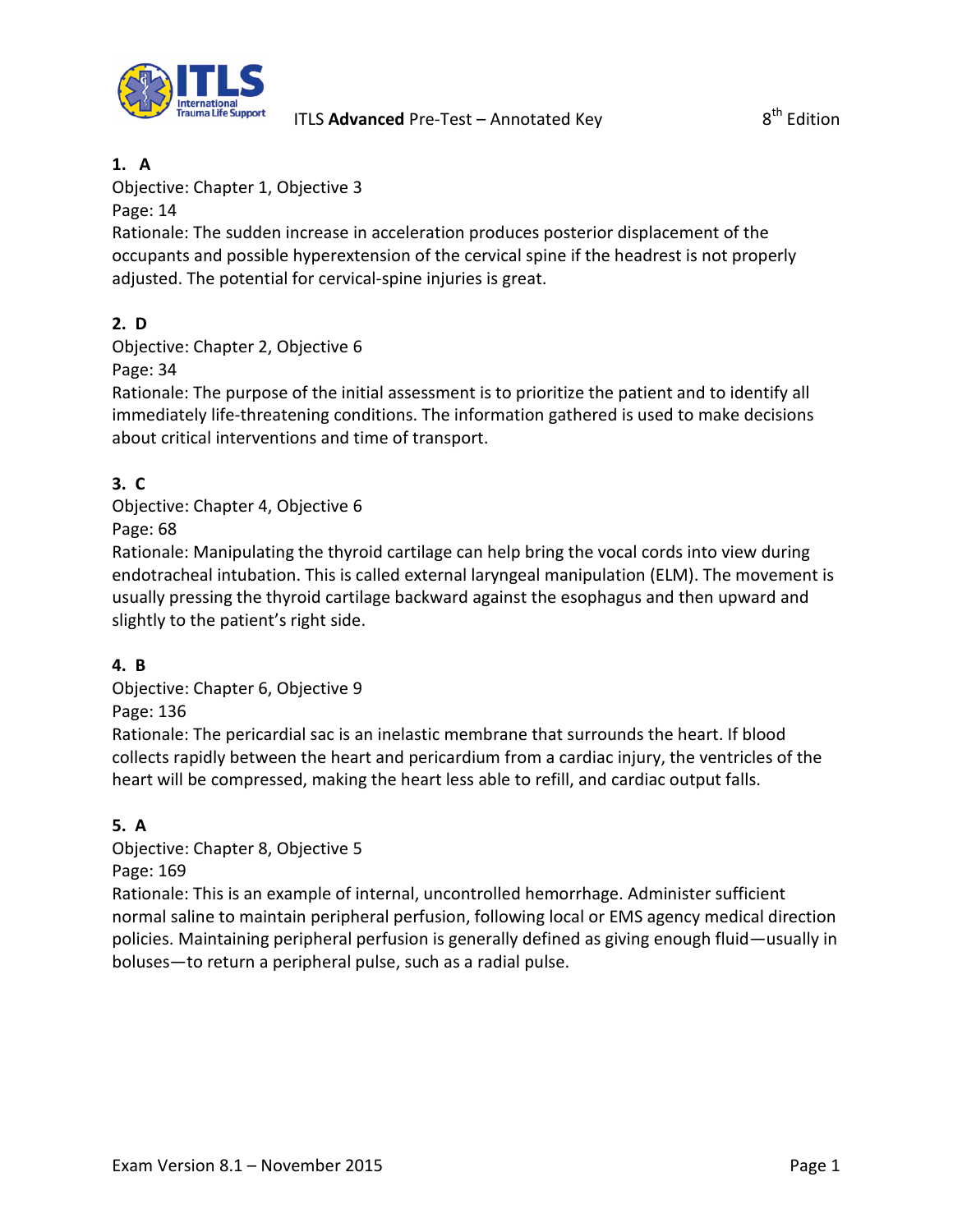

## Objective: Chapter 10, Objective 6

Page: 194

Rationale: The classic findings of this life-threatening situation are a decreasing level of consciousness (LOC) that rapidly progresses to coma, dilation of the pupil and an outward– downward deviation of the eye on the side of the injury, paralysis of the arm and leg on the side opposite the injury, or decerebrate posturing (arms and legs extended). The danger of immediate herniation outweighs the risk of cerebral ischemia that can follow hyperventilation. The cerebral herniation syndrome is the only situation in which hyperventilation is still indicated. (You must ventilate every three seconds [20/minute] for adults.)

# **7. C**

Objective: Chapter 11, Objective 1 Page: 214

Rationale: Certain mechanisms of trauma can overcome the protective properties, injuring the spinal column and cord. The most common mechanisms are hyperextension, hyperflexion, compression, and rotation. Less commonly, lateral stress or distraction will injure the cord.

## **8. A**

Objective: Chapter 17, Objective 3

Page: 332

Rationale: Look for signs of airway obstruction in the child, including apnea, stridor, and "gurgling" respirations. If identified, perform a jaw-thrust maneuver without moving the neck.

### **9. D**

Objective: Chapter 2, Objective 2 Page: 34

Rationale: This team approach makes the most efficient use of time and allows you to rapidly perform the initial assessment without becoming distracted by performing the necessary interventions yourself, which can interrupt your thought process and cause errors.

# **10. C**

Objective: Chapter 4, Objective 4

Page: 75

Rationale: Mild hemorrhage from the nose after insertion of the airway is not an indication to remove it. In fact, it is probably better to keep an NPA in place so as not to disturb the clot or reactivate the bleeding.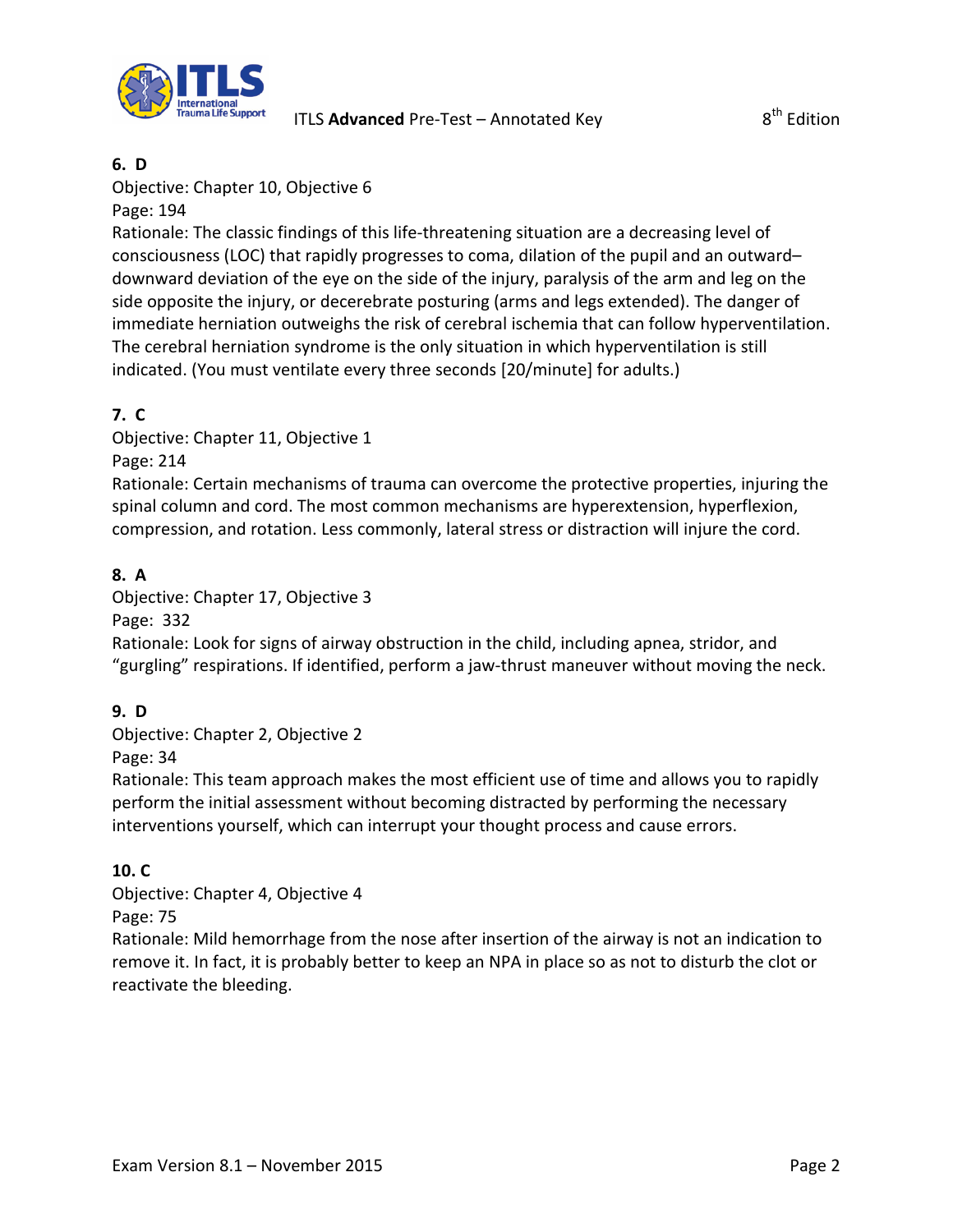

Objective: Chapter 6, Objective 7

Page: 135

Rationale: The development of decreased lung compliance (difficulty in squeezing the bag-mask device) in the intubated patient should always alert you to the possibility of a tension pneumothorax.

## **12. B**

Objective: Chapter 8, Objective 5

Page: 168

Rationale: Give only enough normal saline to maintain a blood pressure high enough for adequate peripheral perfusion. Maintaining peripheral perfusion may be defined as producing a peripheral pulse (such as a radial pulse).

## **13. C**

Objective: Chapter 10, Objective 11 Page: 110

Rationale: Although the most reliable method of ensuring proper placement is actually visualizing the tube passing through the glottic opening, even this is not 100% sure. In fact, it is only reliable for the moment you see it. The gold standard for confirming and monitoring ETT placement is waveform capnography.

# **14. B**

Objective: Chapter 17, Objective 2 Page: 330

Rationale: Children are most commonly injured from falls (either from standing height or higher), motor vehicle collisions, automobile–pedestrian or bicycle crashes, burns, submersion injuries (drowning), and child abuse.

### **15. B**

Objective: Chapter 2, Objective 6

Page: 40

Rationale: Conditions that can rapidly lead to shock include penetrating wounds to the torso, abnormal chest exam, tender distended abdomen pelvic instability and bilateral fractures.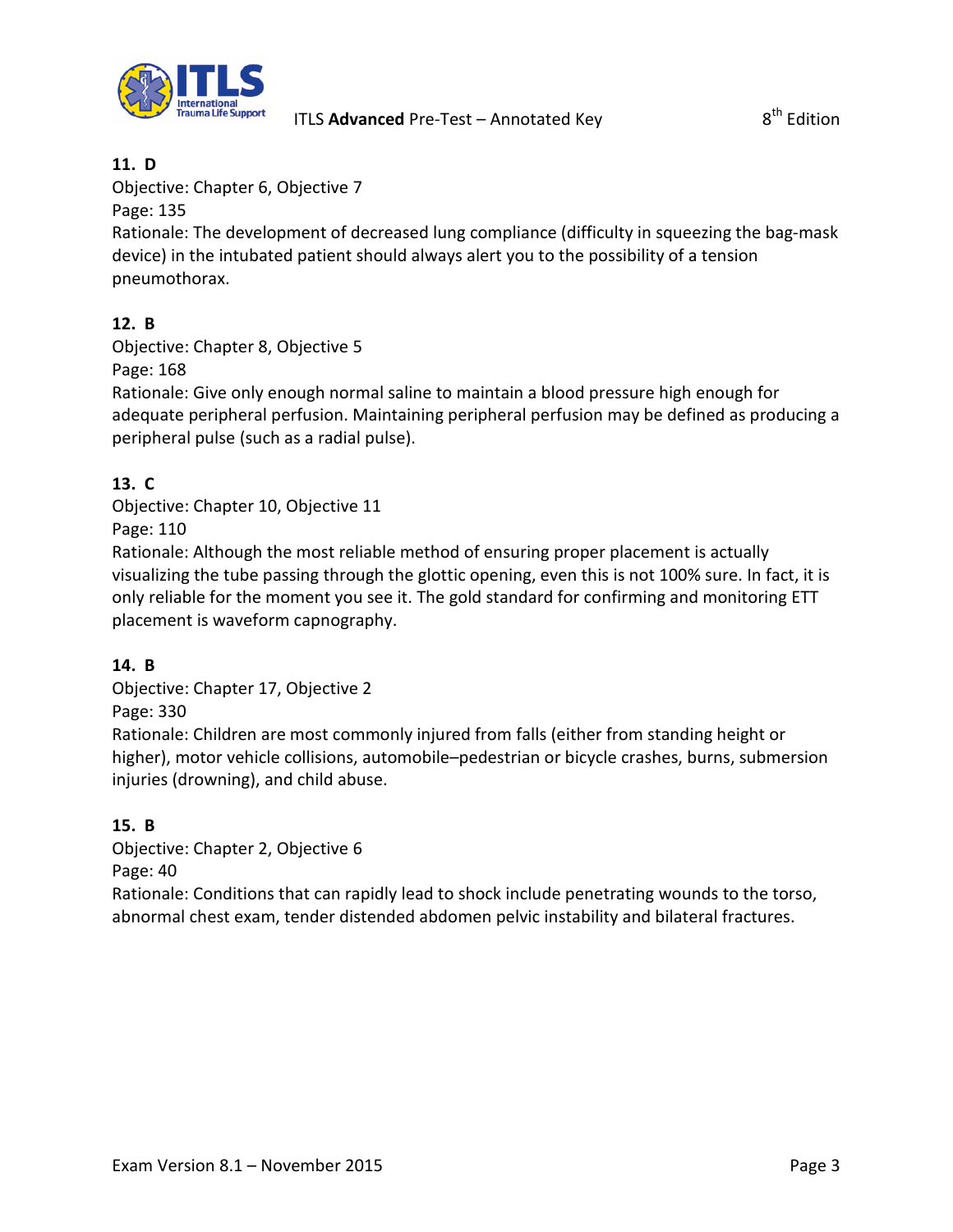

Objective: Chapter 4, Objective 5

Page: 82

Rationale: Predictors of difficult mask ventilation can be remembered using the "BOOTS" mnemonic:

- B Beards
- O Obesity
- O Older patients
- T Toothlessness
- S Snores or stridor

# **17. D**

Objective: Chapter 6, Objective 7 Page: 135

Rationale: The development of decreased lung compliance (difficulty in squeezing the bag-mask device) in the intubated patient should always alert you to the possibility of a tension pneumothorax.

## **18. A**

Objective: Chapter 8, Objective 6

Page: 168

Rationale: Pack the hemostatic agent in the wound, and hold firm pressure. Hemostatic agent is an "adjunct" to assist in controlling hemorrhage, not a hemorrhage control by itself.

### **19. A**

Objective: Chapter 10, Objective 8 Page: 193

Rationale: Hyperventilation actually has only a slight effect on brain swelling, but causes a significant decrease in cerebral perfusion from that same vasoconstriction, resulting in cerebral hypoxia. Thus, both hyperventilation and hypoventilation can cause cerebral ischemia and increased mortality in the TBI patient.

### **20. A**

Objective: Chapter 2, Objective 4 Page: 38

Rationale: You may interrupt the assessment sequence only if (1) the scene becomes unsafe, (2) you must treat exsanguinating hemorrhage, (3) you must treat an airway obstruction, or (4) you must treat cardiac arrest. (Respiratory arrest, dyspnea, or bleeding management should be delegated to other team members while you continue assessment of the patient.)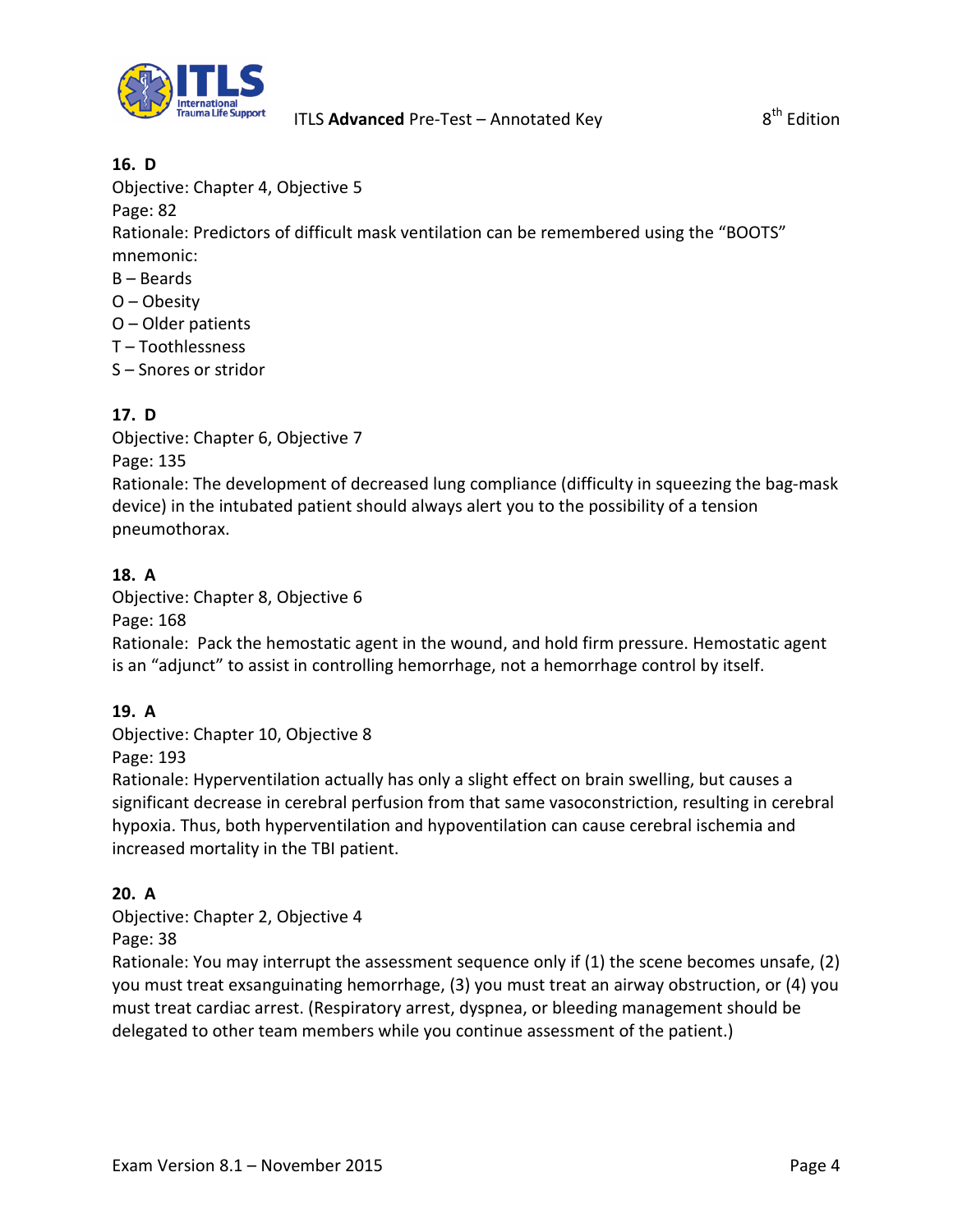

Objective: Chapter 4, Objective 4

Page: 80

Rationale: Bag-valve-mask ventilation has challenges because pressures generated by squeezing the bag may equal or exceed 60 cm  $H_2O$ .

### **22. B**

Objective: Chapter 6, Objective 2 Page: 141

Rationale: Pulmonary contusion is a very common chest injury. It is caused by hemorrhage into lung parenchyma secondary to blunt force trauma or penetrating injury such as a missile. It occurs commonly with flail segment or multiple rib fractures. A pulmonary contusion takes hours to develop and rarely develops during prehospital care.

### **23. D**

Objective: Chapter 8, Objective 7

Page: 167

Rationale: When bleeding is controlled, give normal saline as a bolus (500 to 1,000 mL in adults; 20 mL/kg in pediatric patients) rapidly and then repeat the ITLS Ongoing Exam.

### **24. A**

Objective: Chapter 10, Objective 7

Page: 193

Rationale: Hyperventilation and hypoventilation can cause cerebral ischemia and increased mortality in the TBI patient. Maintaining normal ventilation (not hyperventilation) with highflow oxygen at a rate of about one breath every 6 to 8 seconds (8 to 10 per minute) to maintain an end-tidal  $CO<sub>2</sub>$  (ETCO<sub>2</sub>) of 35–45 mmHg.

### **25. A**

Objective: Chapter 2, Objective 6 Page: 53 Rationale: Suspect head injury unless patient is alert, then suspect eye injury.

### **26. D**

Objective: Chapter 4, Objective 4 Page: 78 Rationale: Supplemental oxygen is recommended for all trauma patients, especially if hypoxic.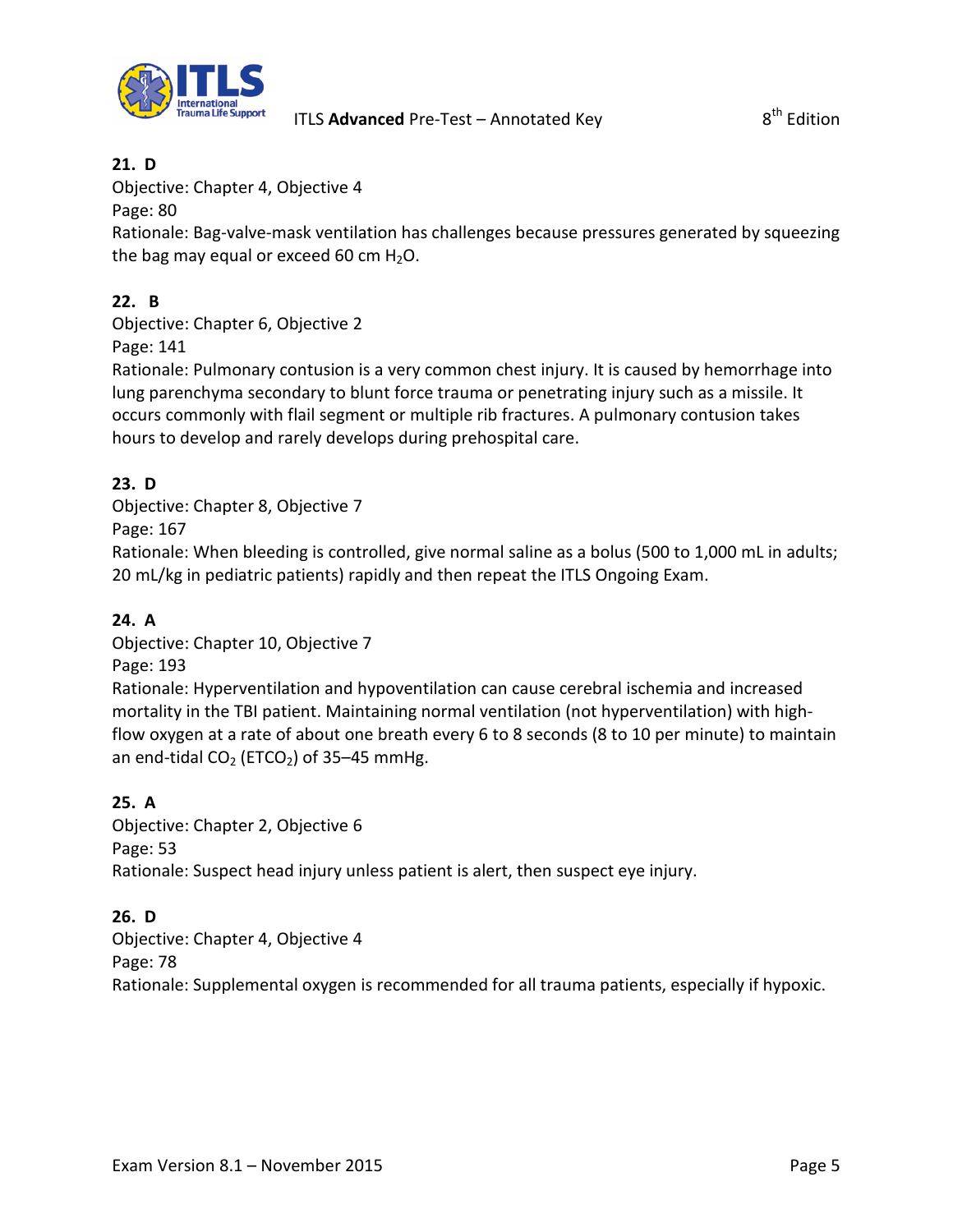

Objective: Chapter 6, Objective 7

Page: 133

Rationale: Clinical signs of shock may be apparent. The neck veins are usually flat secondary to profound hypovolemia, but may very rarely be distended due to mediastinal compression. Other signs of hemothorax include decreased breath sounds and dullness to percussion on the affected side.

# **28. C**

Objective: Chapter 8, Objective 4

Page: 160

Rationale: Hypovolemic shock victims usually have tachycardia, are pale, and have flat neck veins. So, if you find a trauma victim with a fast heart rate, who is pale, with weak radial pulses and flat neck veins, this patient is probably bleeding from some injury, either internally or externally (or possibly both).

# **29. D**

Objective: Chapter 10, Objective 2

Page: 192

Rationale: Secondary brain injury is the result of hypoxia and/or decreased perfusion of brain tissue.

# **30. A**

Objective: Chapter 2, Objective 4 Page: 33

Rationale: Remember, once you begin patient assessment in the ITLS Primary Survey, only four things should cause you to interrupt completion of the assessment. You may interrupt the assessment sequence only if (1) the scene becomes unsafe, (2) you must treat exsanguinating hemorrhage, (3) you must treat an airway obstruction, or (4) you must treat cardiac arrest.

# **31. D**

Objective: Chapter 4, Objective 2 Page: 74 Rationale: It can be hand powered or battery powered rather than oxygen driven.

# **32. B**

Objective: Chapter 16, Objective 6.c

Page: 318

Rationale: The most serious and immediate injury that results from electrical contact is cardiac dysrhythmia.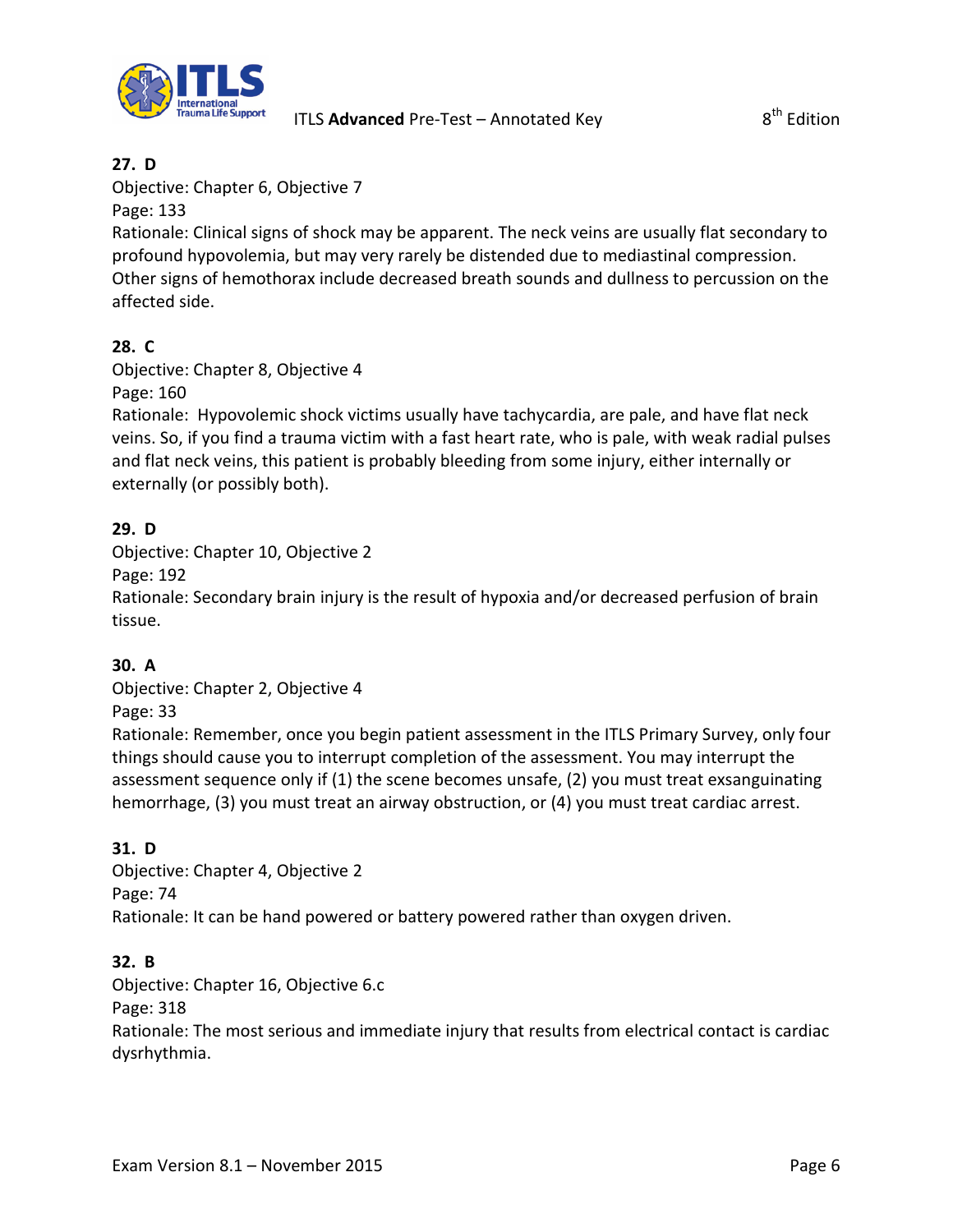

### **33. B**

Objective: Chapter 17 Page: 342

Rationale: Changing level of consciousness is the best indicator of traumatic brain injury.

## **34. C**

Objective: Chapter 20, Objective 4

Page: 373

Rationale: An altered mental status can be seen in every form of substance abuse. However, remember that an altered level of consciousness is always due to a head injury, shock, or hypoglycemia until proven otherwise. Also remember that all patients have an emergency medical condition until proven otherwise.

## **35. A**

Objective: Chapter 6, Objective 7 Page: 151

Rationale: Insert the needle into the intercostal space at a 90-degree angle to the superior border of the fourth rib to avoid the neurovascular bundle.

### **36. C**

Objective: Chapter 18, Objective 1

Page: 353

Rationale: Geriatric patients can die from less severe injuries than younger patients. In addition, it is often difficult to separate the effects of the aging process or of a chronic illness from the consequences of an injury.

### **37. D**

Objective: Chapter 1, Objective 8

Page: 23

Rationale: Generally, damage done is proportional to tissue density. Highly dense organs such as bone, muscle, and the liver sustain more damage than less dense organs such as the lungs.

### **38. B**

Objective: Chapter 2, Objective 5 Page: 41

Rationale: The following procedures are done at the scene: control major external bleeding, open and maintain a patent airway (position, sweep, suction; intubate if indicated and necessary), ventilate, apply oxygen, CP, seal sucking chest wounds, stabilize flail segments, decompress tension pneumothorax when indicated, stabilize penetrating objects, and maintain SMR if indicated.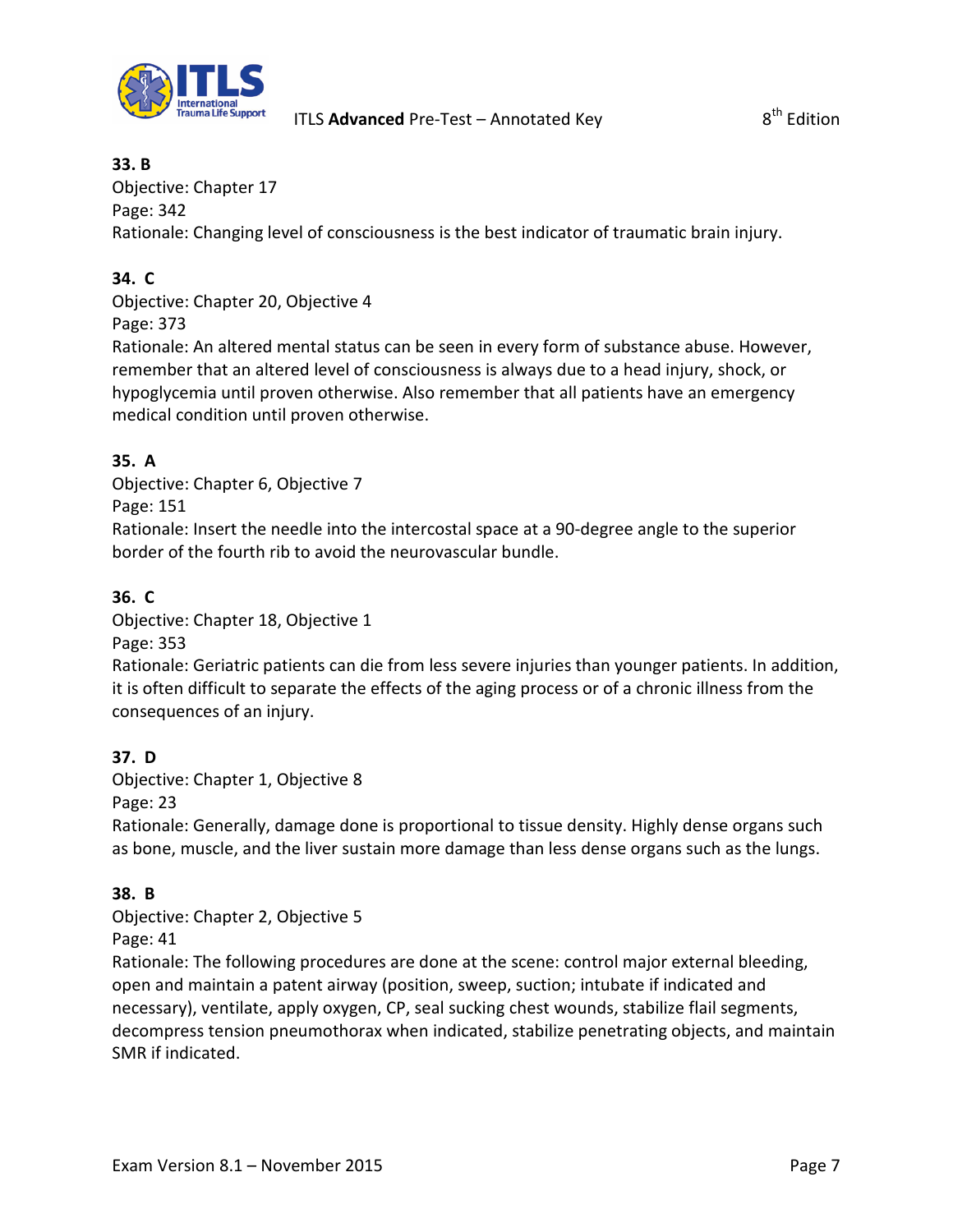

#### **39. B**

### Objective: Chapter 6, Objective 7

Page: 135

Rationale: Clinical signs of a tension pneumothorax include dyspnea, anxiety, tachypnea, distended neck veins, and possibly tracheal deviation away from the affected side. Auscultation will reveal diminished breath sounds on the affected side and will be accompanied by hyperresonance when percussed. Shock with hypotension will follow and is not present with a simple pneumothorax.

### **40. D**

Objective: Chapter 8, Objective 5 Page: 167

Rationale: For uncontrolled hemorrhage, do not hesitate to apply a tourniquet to a bleeding extremity to stop severe bleeding that cannot be otherwise controlled. If you cannot stop severe bleeding with pressure and cannot use a tourniquet (groin, axilla, neck, face, scalp), you may use one of the hemostatic agents. The hemostatic agent is an "adjunct" to assist in controlling hemorrhage, not a hemorrhage control by itself.

### **41. B**

#### Objective: Chapter 10, Objective 2

Page: 193

Rationale: When the intracranial pressure increases, the systemic blood pressure increases to try to preserve blood flow to the brain. The body senses the rise in systemic blood pressure, and this triggers a drop in the pulse rate as the body tries to lower the systemic blood pressure.

### **42. C**

Objective: Chapter 2, Objective 5

Page: 34

Rationale: If your patient has major bleeding, the priority is C-A-B-C. The first C stands for control life-threatening bleeding. (Do not confuse this with the American Heart Association/ILCOR's "CAB" for cardiac arrest, where the C stands for compressions.) If your patient has major external bleeding, you must immediately control it.

#### **43. B**

Objective: Chapter 6

#### Page: 137

Rationale: Pulsus paradoxus, or paradoxical pulse, may be noted. This is where the radial pulse is not felt with inspiration. The major differential diagnosis in the field is tension pneumothorax. With cardiac tamponade, the patient will be in shock with equal breath sounds and a midline.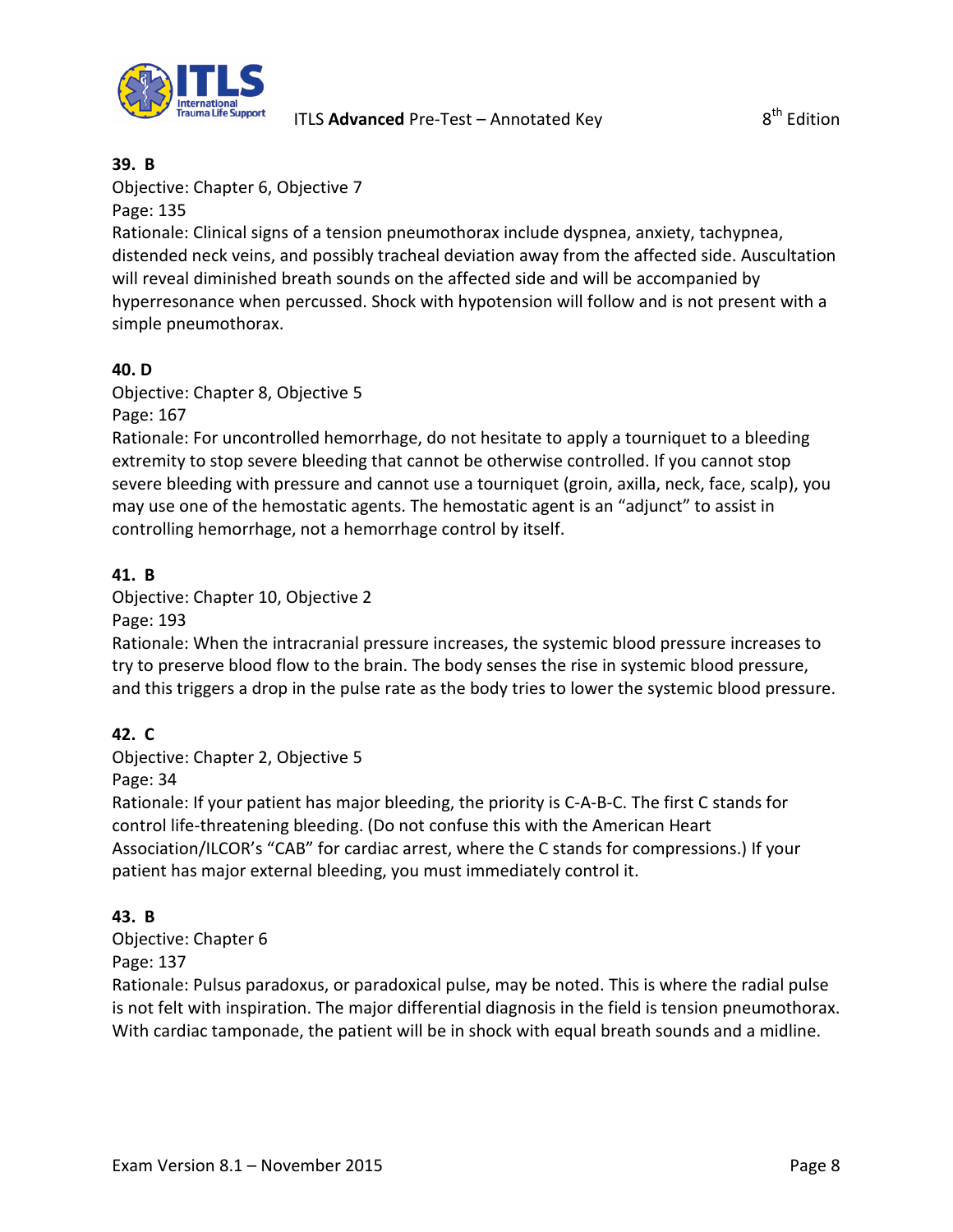

#### **44. B**

Objective: Chapter 8, Objective 5.b

Page: 172

Rationale: It is likely best to use the tourniquet higher up on the extremity, and a second one can be applied if the first one is insufficient to control bleeding. A second tourniquet should be applied just below the first one.

## **45. D**

Objective: Chapter 10, Objective 5

Page: 202

Rationale: If the patient has a normal level of consciousness, the dilated pupil is not from head injury (more likely due to eye trauma or drugs such as atropine).

## **46. D**

Objective: Chapter 11, Objective 3 Page: 221

Rationale: Immobilization onto a long backboard is not indicated in penetrating wounds of torso, neck, or head unless there is clinical evidence of a spine injury.

### **47. B**

Objective: Chapter 21, Objective 1

Page: 381

Rationale: Hypoxemia is the most common cause of traumatic cardiopulmonary arrest. Acute airway obstruction or ineffective breathing will be clinically manifested as hypoxemia.

### **48. D**

Objective: Chapter 6, Objective 7

Page: 143

Rationale: Primary goals in treating the patient with chest trauma are the following:

- Ensure an open airway while protecting the cervical spine
- Administer high-flow oxygen and ventilate if necessary
- Stabilize flail segments
- Seal sucking chest wounds
- Decompress the chest if needed
- Load and go to appropriate level of care
- Obtain venous access
- Transport to appropriate level of care
- Notify medical direction